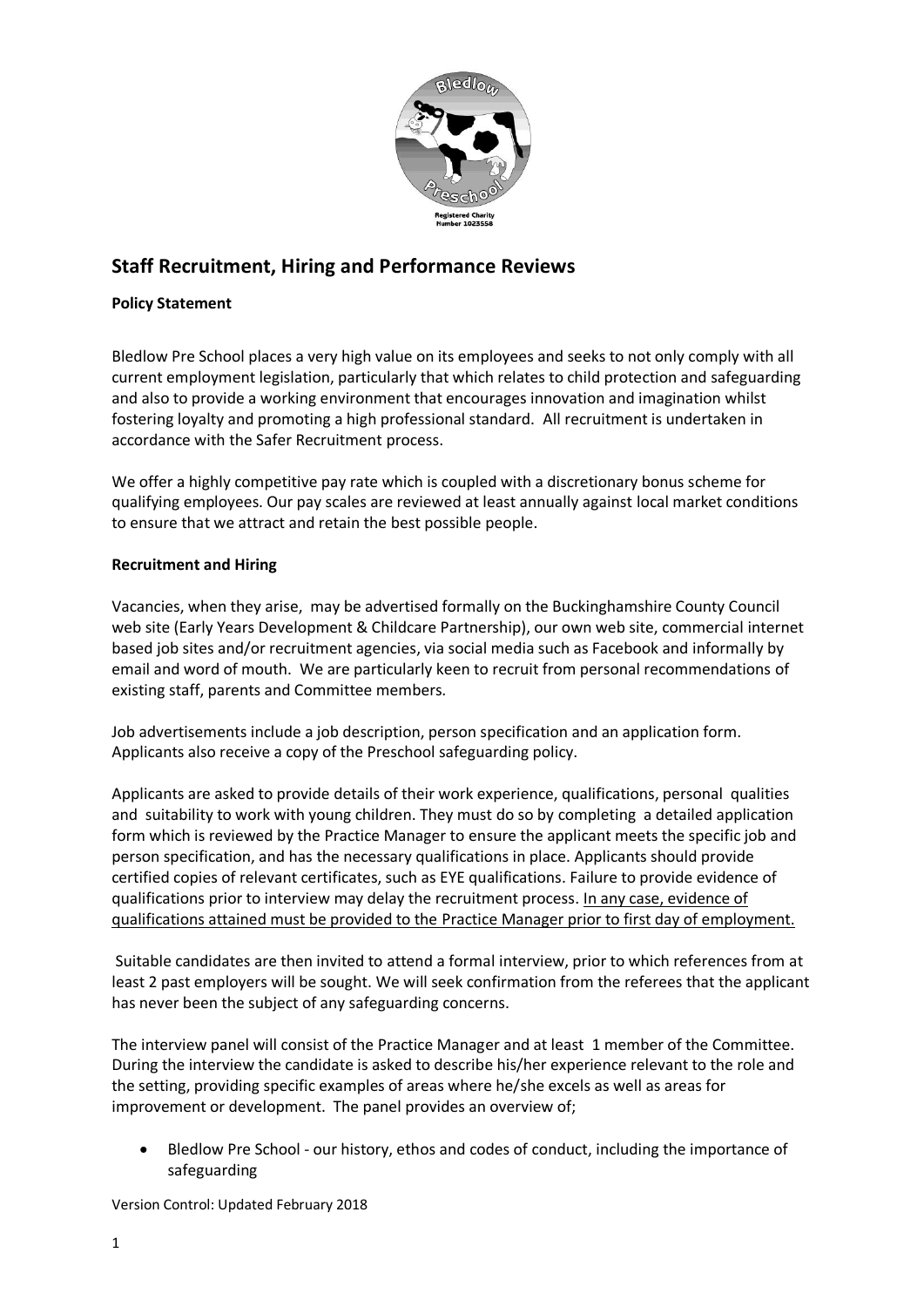

- the families and the community that we serve,
- our policies and procedures,
- curriculum and daily practice

During the interview, the panel will seek to determine the applicant suitability for the role by discussing the applicants qualifications, work experience, professional competencies, personal qualities and attributes. Detailed notes will be taken and immediately post the interview, the panel complete a brief checklist to assist them in identifying the candidates suitability for the role. This checklist, along with the interview notes, and the candidate application form and references, forms the record of interview and becomes part of the candidates personnel record if they are subsequently employed by the Pre School.

Following a successful interview where the panel wishes to offer a job to the candidate, the Practice Manager will contact the candidate to make a verbal offer of employment. All staff are required to undergo checks with the Disclosure and Barring Services (DBS) prior to any formal offer of employment or to provide a current DBS certificate. Staff may also be required to register on the Ofsted Early Years Register.

Subject to the receipt of satisfactory references, evidence of qualifications, the DBS certificate and any Ofsted registration, a formal Contract of Employment is then issued to the candidate. The Contract must be signed and returned to the Pre School before/on the first day of employment, for the attention of the Practice Manager. No employee may commence work without a signed Contract.

The Contract of Employment includes the following;

- Full name and address of the employee
- Name of employer and place of employment
- Date of start of employment and hours to be worked
- Remuneration
- Holiday Entitlement
- Pension Information
- Sickness, maternity and absence policy
- Disciplinary and grievance policy
- Probation, termination and notice period

Additionally, upon commencement of employment, the new employee receives a written job description, an induction plan and a copy of the Staff Handbook where further information relevant to the setting and role is available.

All new staff enter into a 3 month probationary period during which performance on the job, attitude and competency is assessed. The induction period concludes in a formal review with the Practice Manager who provides feedback and advice for further development or training as appropriate . If the performance of the employee is satisfactory, this is recorded and added to the employees personnel records. If performance is unsatisfactory during this period then the contract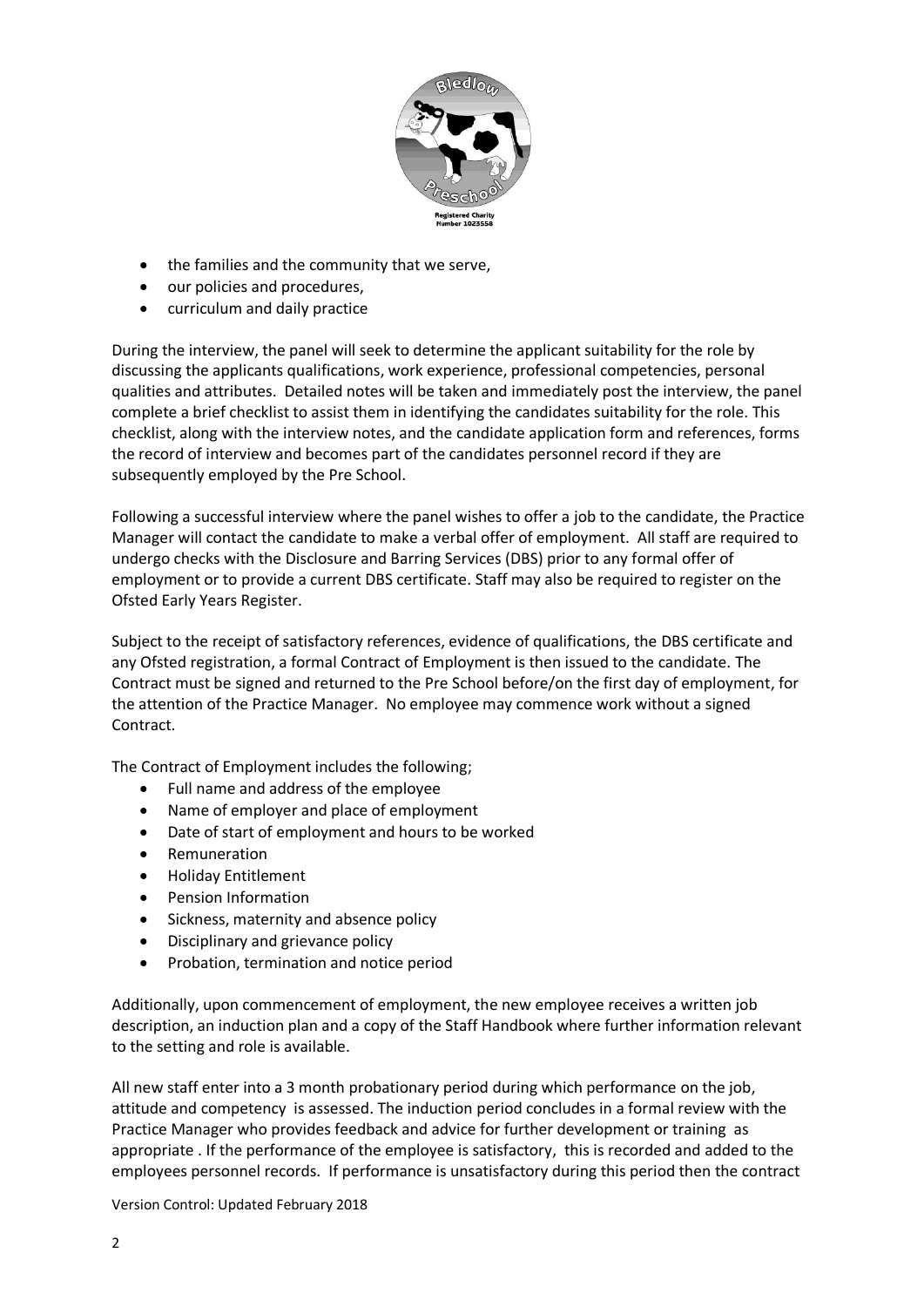

of employment can be terminated without the need to follow the usual dismissals process or the probationary period may be extended for a specific period of time with standards/targets for performance set.

#### **Appraisals**

Bledlow Pre School is committed to continuous professional development of its staff and as such invests in a formal performance appraisal process for every member of staff. This provides an opportunity for the individual employee to discuss their performance and development with the Practice Manager, as well as to seek any support they may need in their role. It's used to both assess recent performance and to focus on future objectives, opportunities and resources needed. A formal appraisal meeting is held at least annually and reviewed/discussed formally at least once per term.

Additionally, conversations on performance are an integral part of regular meetings with the Practice Manager, and if performance is measured quantitatively, employees should be regularly informed of their progress towards targets.

Appendix A Interview Check List should be read in conjunction with this policy.

*This policy to be reviewed annually.* 

*Next review due by* 1st March 2018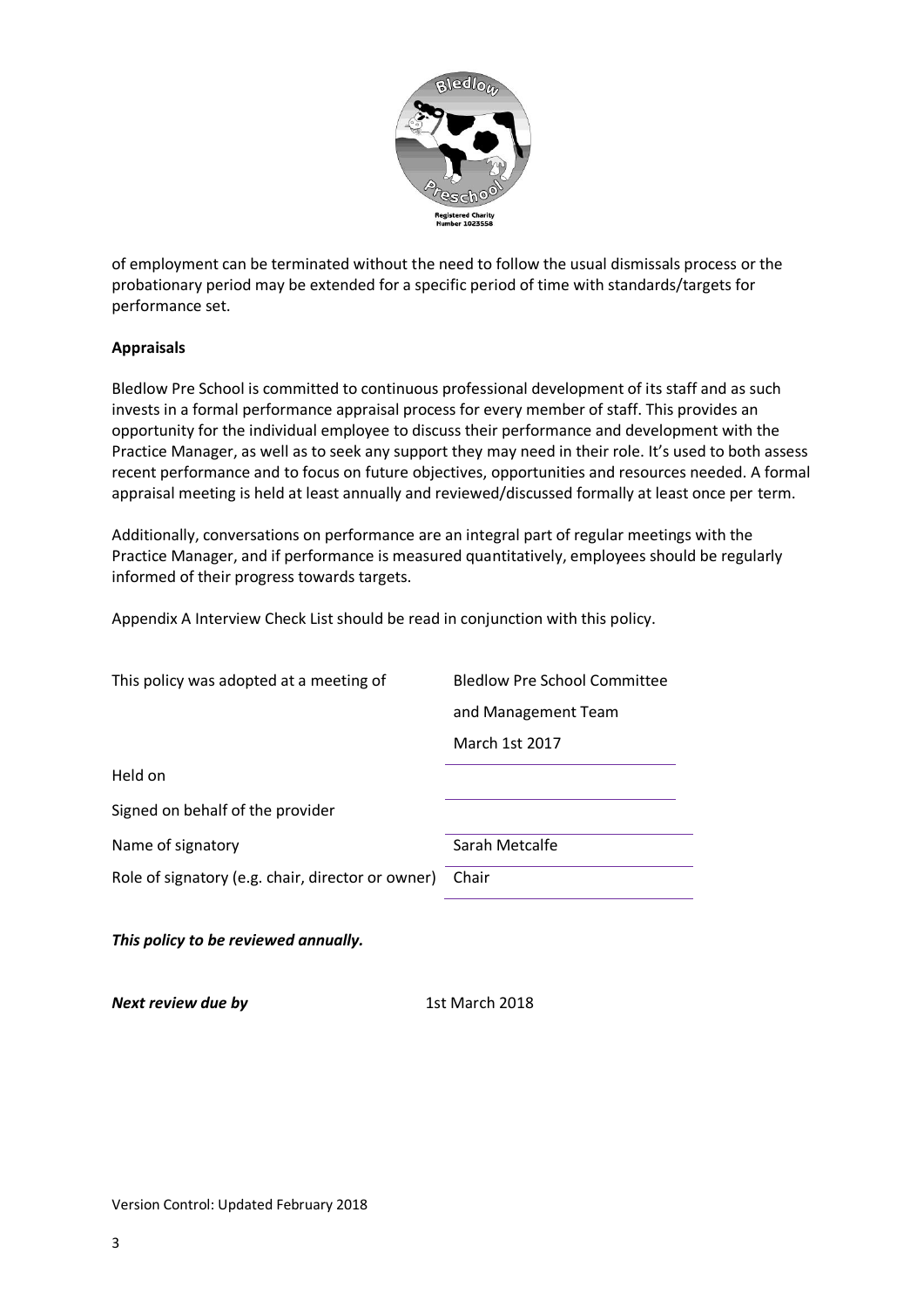

*Appendix A -* **Interview check list** 

**Candidate name:**

**Role applied for:**

**Interview date:**

#### **Interviewer name:**

To be completed during or immediately after the interview. Each interviewer to complete a copy.

| <b>Topic</b>                      | <b>Grade</b> | <b>Comments</b> |
|-----------------------------------|--------------|-----------------|
| Candidate presentation            |              |                 |
| (appearance and professionalism   |              |                 |
| relative to role and setting)     |              |                 |
| Preparedness for interview        |              |                 |
| (knowledge of setting, role and   |              |                 |
| community)                        |              |                 |
| Interpersonal skills (ability to  |              |                 |
| relate to panel, empathy, keep    |              |                 |
| the conversation going)           |              |                 |
| Formal qualifications relevant to |              |                 |
| role.                             |              |                 |
| Experience relevant to role -     |              |                 |
| employer references.              |              |                 |
|                                   |              |                 |
|                                   |              |                 |
|                                   |              |                 |
|                                   |              |                 |

SUGGESTED GRADE SCALE: 5 = Excellent 3 = Average 1 = Poor